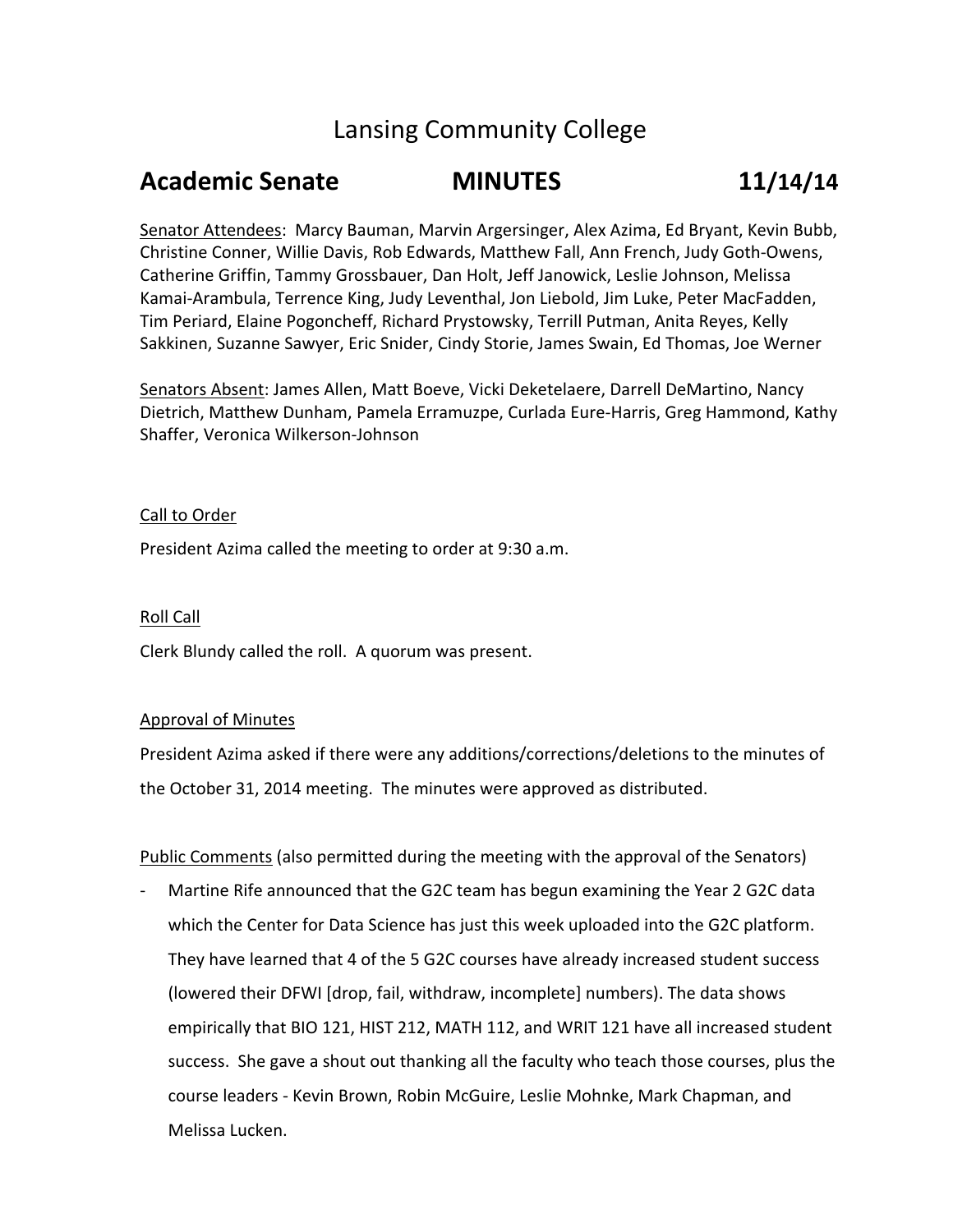- Paul Jurczak discussed the HR Secure the Human training email issue the college experienced on November 4. He distributed a document to senators regarding concerns about the Human Resources Department. He asked the senate to work with HR to make improvements. Kevin Bubb gave an update on what happened with the email situation—it was a new application and they have learned from this situation. Other concerns about communication, pay for adjuncts to take the training, patterns, etc. were shared and how we can identify and address these issues, in a non- "blame and shame" way.

#### President's Report

None at this time.

#### Provost's Report

- Provost Prystowsky indicated we have been successful in securing the consulting services of Dr. Rob Johnstone, who was one of the speakers at the Student Success Summit, for Operation 100%. Dr. Johnstone is the founder and President of the National Center for Inquiry & Improvement (NCII).
- We are in the process of planning the January faculty professional activities days, and it was suggested that Dr. Prystowsky talk about Operation 100% to the entire faculty rather than bring in an outside speaker.
- He is working with the Deans on current faculty vacancies. He wants faculty to have significant input with the vacancies and input for the job descriptions. He encouraged senators to work with their Dean to be involved. For these vacancies or new positions, he has asked Dr. Vicki Deketelaere to take point on making sure we have consistency in advertising faculty positions. She will be working closely with the teams to make sure there are no barriers to bringing in qualified candidates.
- He asked senators to think about community health. Outside of our jobs and inside our jobs, we need to take care of ourselves before we can take care of others. He suggested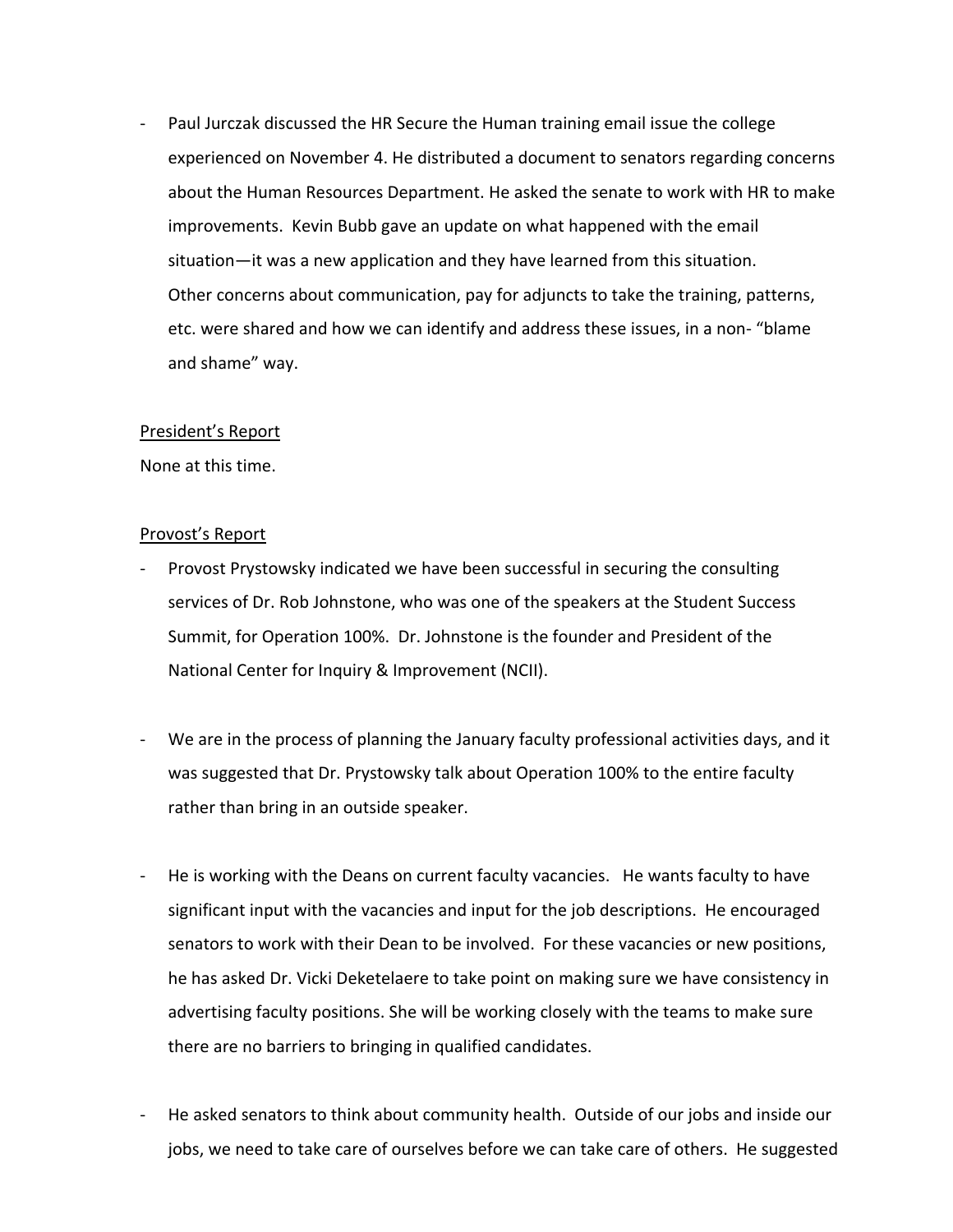that we think about having a "mindfulness hour." He is working with Senators King, Pogoncheff, and Fall, and Ann Kroneman, to help the college move forward in improving our community health. The point: we can create the conditions of possibility that allow us the opportunity to stop, as well as support and encourage the practice.

Comments from Senators included: we should incorporate this message at faculty professional activities day? While this is largely mental health, what about physical health? In the workplace and in the classroom. Dr. Prystowsky indicated he would look into how the college addresses this.

- Dr. Prystowsky gave a shout out to Jeff Janowick for the Cuba presentation last night that Dr. Prystowsky and his wife attended; it was an excellent presentation.

## HLC Strategy Forum Report - Senators Janowick, Fall, and Luke

Senators Janowick, Fall, and Luke gave an update on a recent Strategy Forum a team from the college attended for LCC's accreditation. They indicated a key action plan identified for the college to work on by May 2015 includes:

- 1. Develop a template and process to document and review key processes
- 2. Catalogue the key processes
- 3. Pilot the template on an existing process to be used for future reference

## Action Items

None at this time.